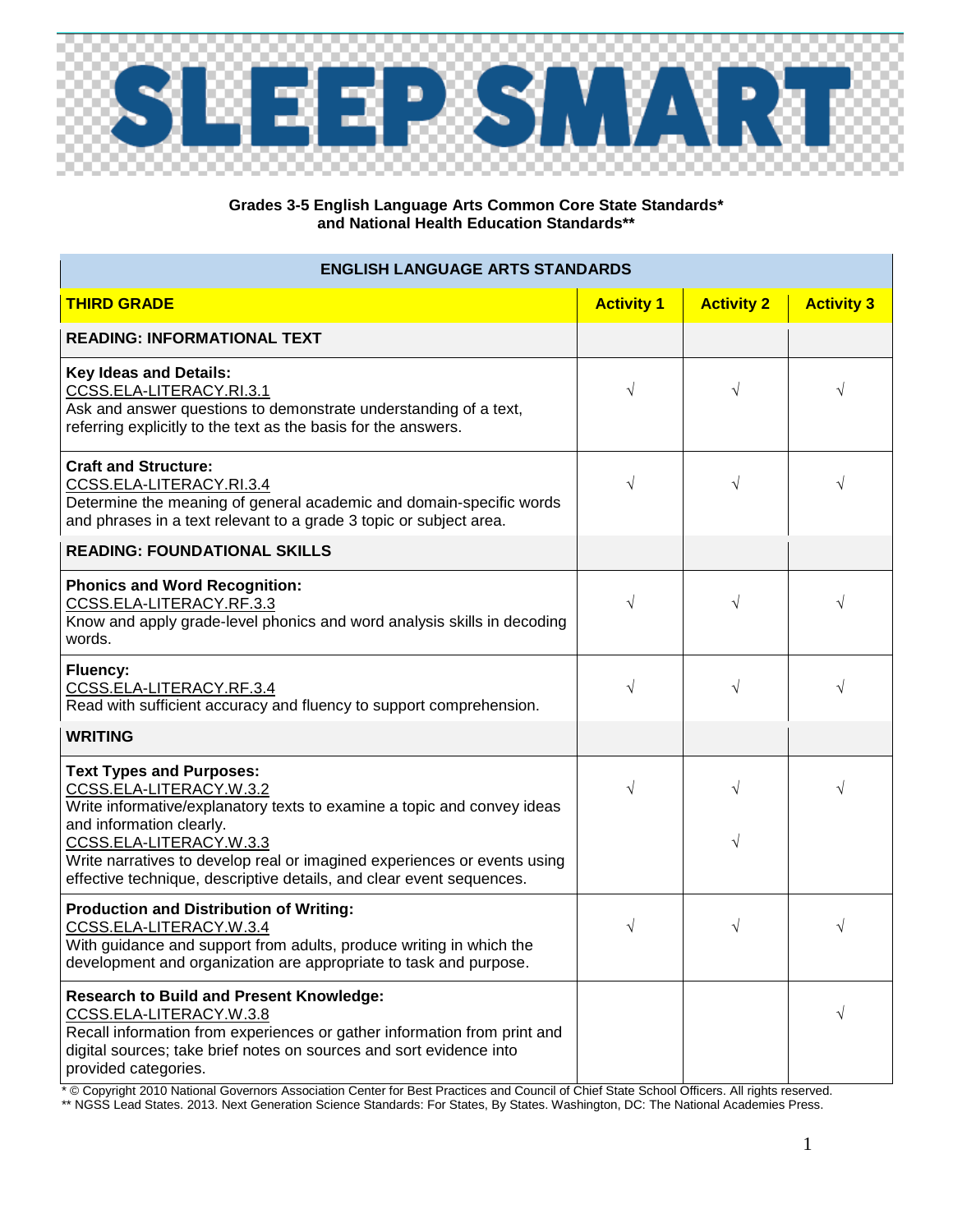| <b>SPEAKING &amp; LISTENING</b>                                                                                                                                                                                                                                                                 |  |  |
|-------------------------------------------------------------------------------------------------------------------------------------------------------------------------------------------------------------------------------------------------------------------------------------------------|--|--|
| <b>Comprehension and Collaboration:</b><br>CCSS.ELA-LITERACY.SL.3.1<br>Engage effectively in a range of collaborative discussions (one-on-one, in<br>groups, and teacher-led) with diverse partners on grade 3 topics and<br>texts, building on others' ideas and expressing their own clearly. |  |  |
| <b>LANGUAGE</b>                                                                                                                                                                                                                                                                                 |  |  |
| <b>Conventions of Standard English:</b><br>CCSS.ELA-LITERACY.L.3.1<br>Demonstrate command of the conventions of standard English grammar<br>and usage when writing or speaking.                                                                                                                 |  |  |
| CCSS.ELA-LITERACY.L.3.2<br>Demonstrate command of the conventions of standard English<br>capitalization, punctuation, and spelling when writing.                                                                                                                                                |  |  |
| Knowledge of Language:<br>CCSS.ELA-LITERACY.L.3.3<br>Use knowledge of language and its conventions when writing, speaking,<br>reading, or listening.                                                                                                                                            |  |  |
| <b>Vocabulary Acquisition and Use:</b><br>CCSS.ELA-LITERACY.L.3.4<br>Determine or clarify the meaning of unknown and multiple-meaning word<br>and phrases based on grade 3 reading and content, choosing flexibly<br>from a range of strategies.                                                |  |  |

| <b>FOURTH GRADE</b>                                                                                                                                                                                 | <b>Activity 1</b> | <b>Activity 2</b> | <b>Activity 3</b> |
|-----------------------------------------------------------------------------------------------------------------------------------------------------------------------------------------------------|-------------------|-------------------|-------------------|
| <b>READING: INFORMATIONAL TEXT</b>                                                                                                                                                                  |                   |                   |                   |
| <b>Key Ideas and Details:</b><br>CCSS.ELA-LITERACY.RI.4.1<br>Refer to details and examples in a text when explaining what the text<br>says explicitly and when drawing inferences from the text.    |                   |                   |                   |
| <b>Craft and Structure:</b><br>CCSS.ELA-LITERACY.RI.4.4<br>Determine the meaning of general academic and domain-specific words<br>or phrases in a text relevant to a grade 4 topic or subject area. |                   |                   |                   |
| <b>READING: FOUNDATIONAL SKILLS</b>                                                                                                                                                                 |                   |                   |                   |
| <b>Phonics and Word Recognition:</b><br>CCSS.ELA-LITERACY.RF.4.3<br>Know and apply grade-level phonics and word analysis skills in decoding<br>words.                                               |                   |                   |                   |
| <b>Fluency:</b><br>CCSS.ELA-LITERACY.RF.4.4<br>Read with sufficient accuracy and fluency to support comprehension.                                                                                  |                   |                   |                   |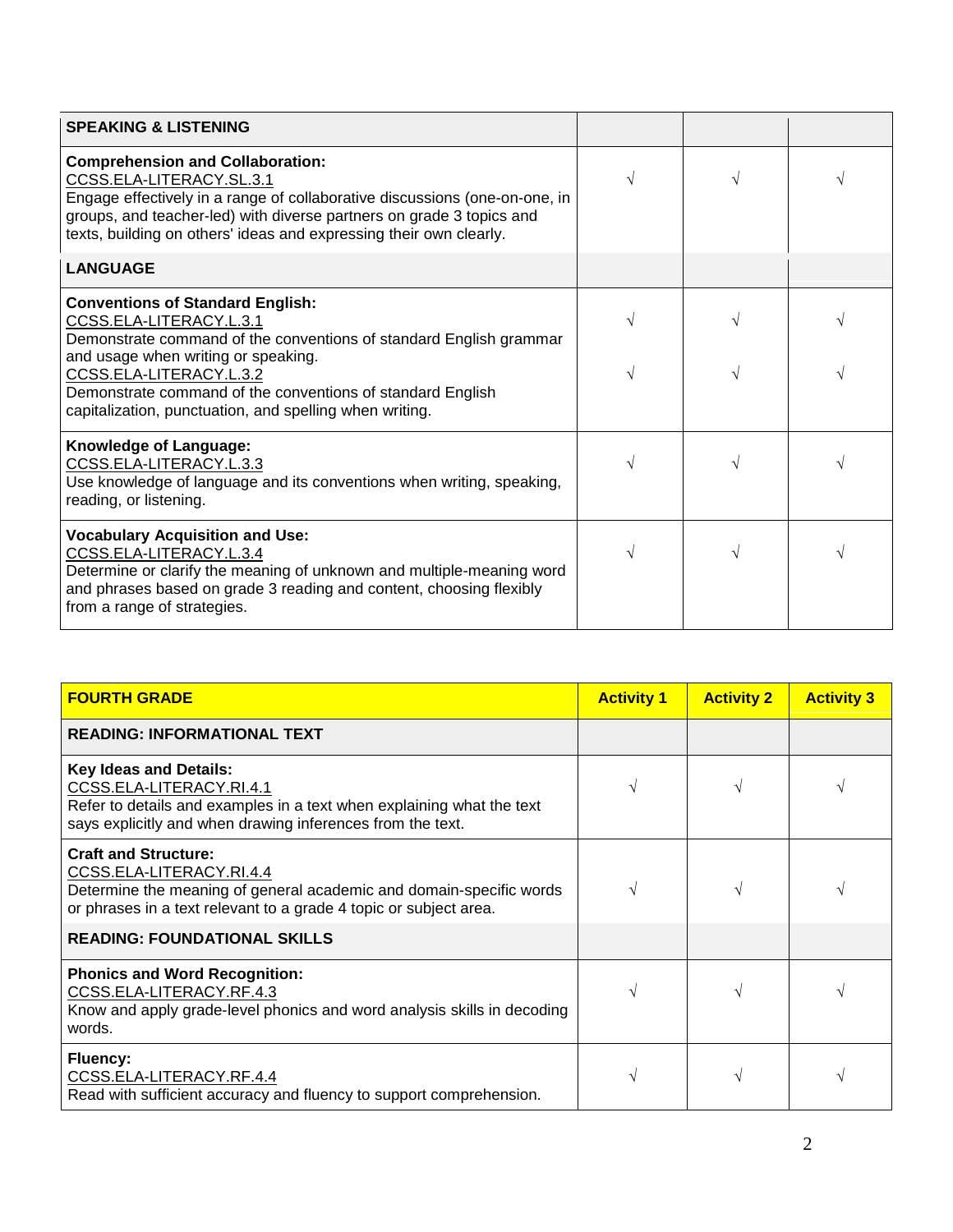| <b>WRITING</b>                                                                                                                                                                                                                                                                                                                                   |                |            |        |
|--------------------------------------------------------------------------------------------------------------------------------------------------------------------------------------------------------------------------------------------------------------------------------------------------------------------------------------------------|----------------|------------|--------|
| <b>Text Types and Purposes:</b><br>CCSS.ELA-LITERACY.W.4.2<br>Write informative/explanatory texts to examine a topic and convey ideas<br>and information clearly.<br>CCSS.ELA-LITERACY.W.4.3<br>Write narratives to develop real or imagined experiences or events using<br>effective technique, descriptive details, and clear event sequences. | $\sqrt{}$      | V<br>V     | V      |
| <b>Production and Distribution of Writing:</b><br>CCSS.ELA-LITERACY.W.4.4<br>Produce clear and coherent writing in which the development and<br>organization are appropriate to task, purpose, and audience.                                                                                                                                     | $\sqrt{ }$     | V          |        |
| <b>Research to Build and Present Knowledge:</b><br>CCSS.ELA-LITERACY.W.4.8<br>Recall relevant information from experiences or gather relevant<br>information from print and digital sources; take notes and categorize<br>information, and provide a list of sources.                                                                            |                |            | V      |
| <b>SPEAKING &amp; LISTENING</b>                                                                                                                                                                                                                                                                                                                  |                |            |        |
| <b>Comprehension and Collaboration:</b><br>CCSS.ELA-LITERACY.SL.4.1<br>Engage effectively in a range of collaborative discussions (one-on-one,<br>in groups, and teacher-led) with diverse partners on grade 4 topics and<br>texts, building on others' ideas and expressing their own clearly.                                                  | $\sqrt{}$      | √          |        |
| <b>LANGUAGE</b>                                                                                                                                                                                                                                                                                                                                  |                |            |        |
| <b>Conventions of Standard English:</b><br>CCSS.ELA-LITERACY.L.4.1<br>Demonstrate command of the conventions of standard English grammar<br>and usage when writing or speaking.<br>CCSS.ELA-LITERACY.L.4.2<br>Demonstrate command of the conventions of standard English<br>capitalization, punctuation, and spelling when writing.              | $\sqrt{}$<br>V | V          | V<br>V |
| Knowledge of Language:<br>CCSS.ELA-LITERACY.L.4.3<br>Use knowledge of language and its conventions when writing, speaking,<br>reading, or listening.                                                                                                                                                                                             | $\sqrt{}$      |            | V      |
| <b>Vocabulary Acquisition and Use:</b><br>CCSS.ELA-LITERACY.L.4.4<br>Determine or clarify the meaning of unknown and multiple-meaning<br>words and phrases based on grade 4 reading and content, choosing<br>flexibly from a range of strategies.                                                                                                | $\sqrt{}$      | $\sqrt{ }$ | V      |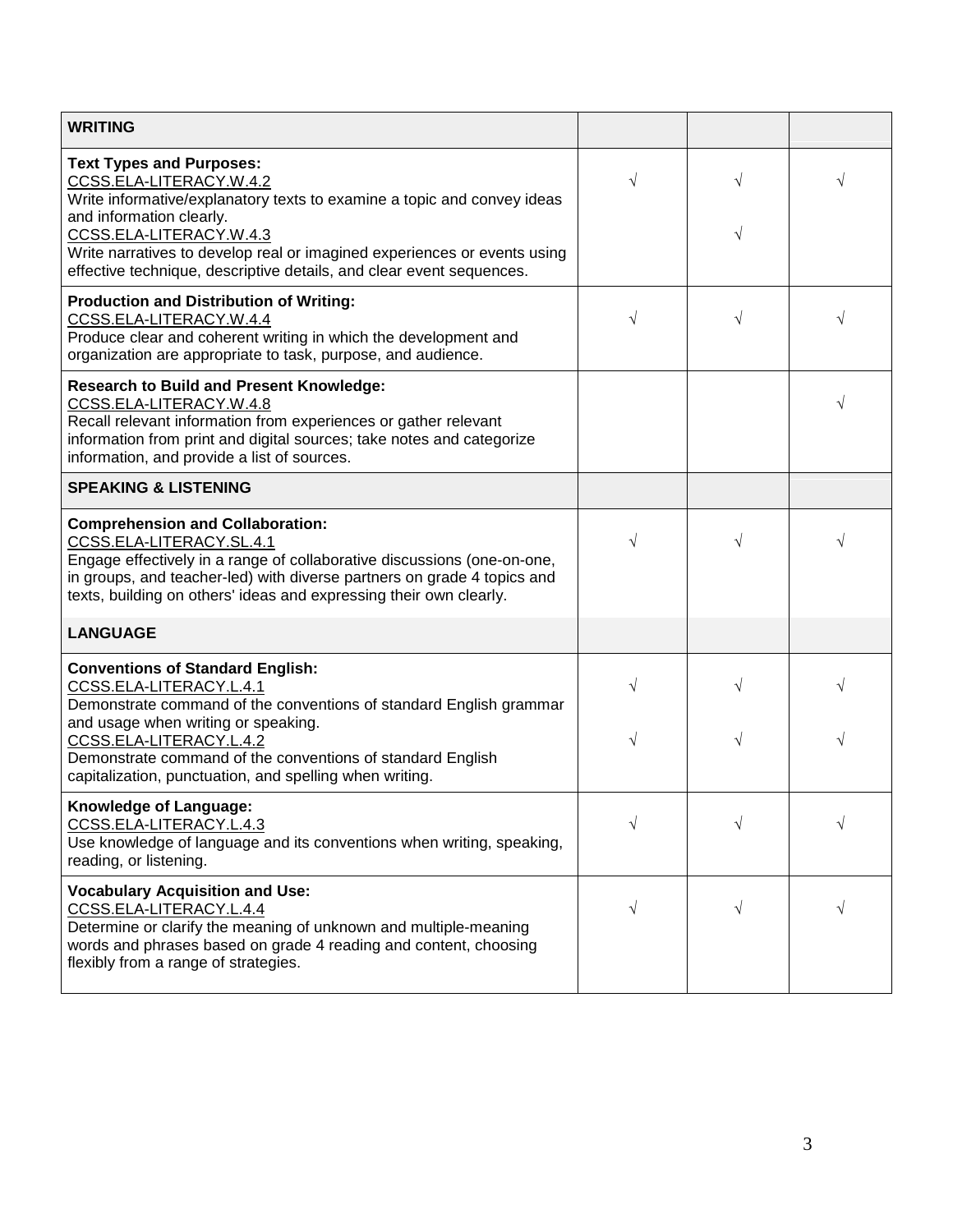| <b>FIFTH GRADE</b>                                                                                                                                                                                                                                                                            | <b>Activity 1</b> | <b>Activity 2</b> | <b>Activity 3</b> |
|-----------------------------------------------------------------------------------------------------------------------------------------------------------------------------------------------------------------------------------------------------------------------------------------------|-------------------|-------------------|-------------------|
| <b>READING: INFORMATIONAL TEXT</b>                                                                                                                                                                                                                                                            |                   |                   |                   |
| <b>Key Ideas and Details:</b><br>CCSS.ELA-LITERACY.RI.5.3<br>Explain the relationships or interactions between two or more individuals,<br>events, ideas, or concepts in a historical, scientific, or technical text<br>based on specific information in the text.                            | $\sqrt{ }$        | $\sqrt{}$         | V                 |
| <b>Craft and Structure:</b><br>CCSS.ELA-LITERACY.RI.5.4<br>Determine the meaning of general academic and domain-specific words<br>or phrases in a text relevant to a grade 5 topic or subject area.                                                                                           | $\sqrt{}$         | $\sqrt{}$         | V                 |
| <b>Integration of Knowledge and Ideas:</b><br>CCSS.ELA-LITERACY.RI.5.7<br>Draw on information from multiple print or digital sources, demonstrating<br>the ability to locate an answer to a question quickly or to solve a problem<br>efficiently.                                            |                   |                   | V                 |
| <b>READING: FOUNDATIONAL SKILLS</b>                                                                                                                                                                                                                                                           |                   |                   |                   |
| <b>Phonics and Word Recognition:</b><br>CCSS.ELA-LITERACY.RF.5.3<br>Know and apply grade-level phonics and word analysis skills in decoding<br>words.                                                                                                                                         | $\sqrt{}$         | V                 | V                 |
| Fluency:<br>CCSS.ELA-LITERACY.RF.5.4<br>Read with sufficient accuracy and fluency to support comprehension.                                                                                                                                                                                   | $\sqrt{ }$        | $\sqrt{}$         | $\sqrt{}$         |
| <b>WRITING</b>                                                                                                                                                                                                                                                                                |                   |                   |                   |
| <b>Text Types and Purposes:</b><br>CCSS.ELA-LITERACY.W.5.2<br>Write informative/explanatory texts to examine a topic and convey ideas<br>and information clearly.<br>CCSS.ELA-LITERACY.W.5.3                                                                                                  | $\sqrt{}$         | V<br>V            | $\sqrt{}$         |
| Write narratives to develop real or imagined experiences or events using<br>effective technique, descriptive details, and clear event sequences.                                                                                                                                              |                   |                   |                   |
| <b>Production and Distribution of Writing:</b><br>CCSS.ELA-LITERACY.W.5.4<br>Produce clear and coherent writing in which the development and<br>organization are appropriate to task, purpose, and audience.                                                                                  | $\sqrt{}$         | V                 | V                 |
| <b>Research to Build and Present Knowledge:</b><br>CCSS.ELA-LITERACY.W.5.8<br>Recall relevant information from experiences or gather relevant<br>information from print and digital sources; summarize or paraphrase<br>information in notes and finished work and provide a list of sources. |                   |                   | V                 |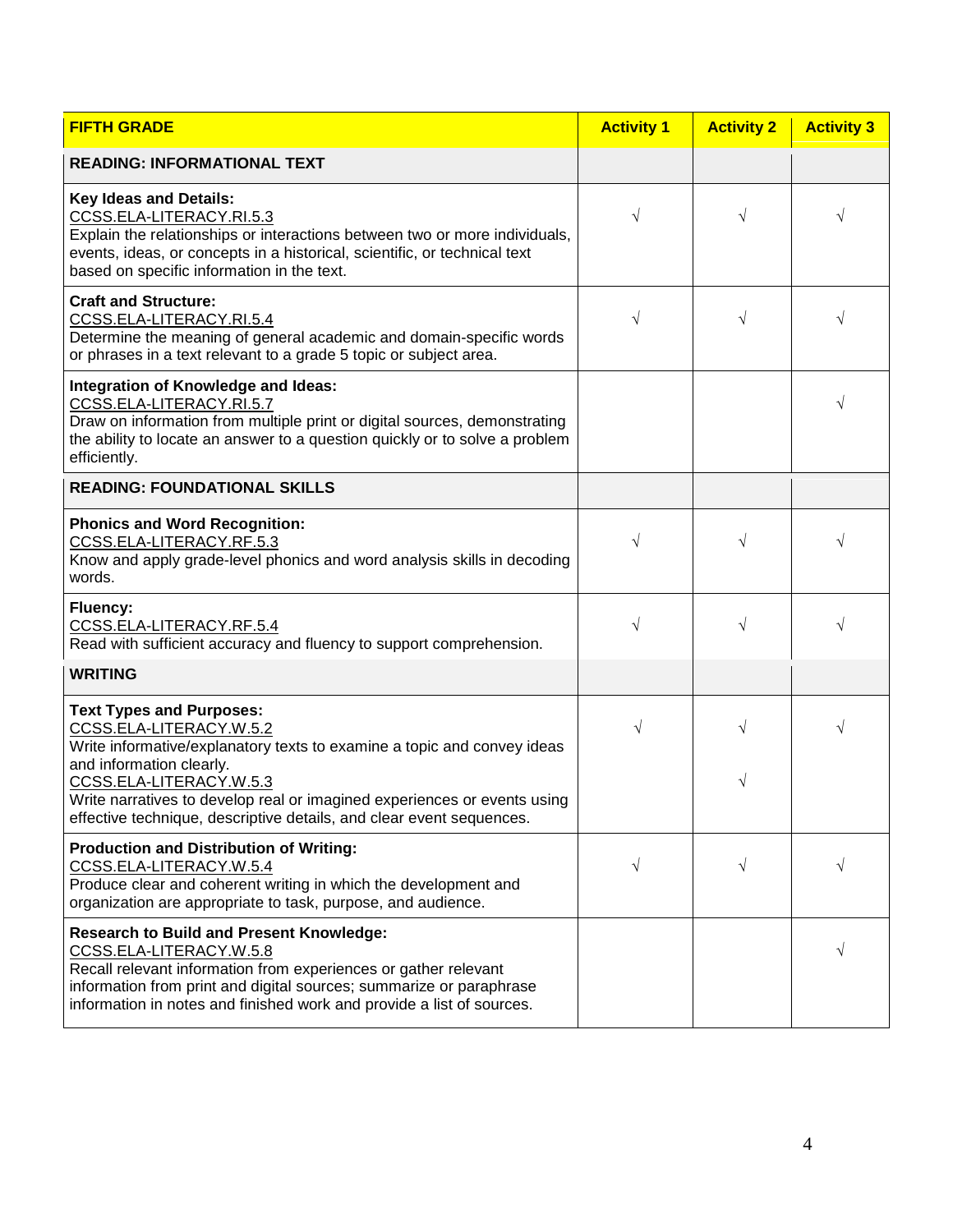| <b>SPEAKING &amp; LISTENING</b>                                                                                                                                                                                                                                                                 |           |  |
|-------------------------------------------------------------------------------------------------------------------------------------------------------------------------------------------------------------------------------------------------------------------------------------------------|-----------|--|
| <b>Comprehension and Collaboration:</b><br>CCSS.ELA-LITERACY.SL.5.1<br>Engage effectively in a range of collaborative discussions (one-on-one,<br>in groups, and teacher-led) with diverse partners on grade 5 topics and<br>texts, building on others' ideas and expressing their own clearly. | $\sqrt{}$ |  |
| <b>LANGUAGE</b>                                                                                                                                                                                                                                                                                 |           |  |
| <b>Conventions of Standard English:</b><br>CCSS.ELA-LITERACY.L.5.1<br>Demonstrate command of the conventions of standard English grammar                                                                                                                                                        |           |  |
| and usage when writing or speaking.<br>CCSS.ELA-LITERACY.L.5.2<br>Demonstrate command of the conventions of standard English<br>capitalization, punctuation, and spelling when writing.                                                                                                         |           |  |
| Knowledge of Language:<br>CCSS.ELA-LITERACY.L.5.3<br>Use knowledge of language and its conventions when writing, speaking,<br>reading, or listening.                                                                                                                                            |           |  |
| <b>Vocabulary Acquisition and Use:</b><br>CCSS.ELA-LITERACY.L.5.4<br>Determine or clarify the meaning of unknown and multiple-meaning<br>words and phrases based on grade 5 reading and content, choosing<br>flexibly from a range of strategies.                                               | V         |  |

| <b>NATIONAL HEALTH EDUCATION STANDARDS</b>                                                                                                                     |                   |                   |                   |
|----------------------------------------------------------------------------------------------------------------------------------------------------------------|-------------------|-------------------|-------------------|
| <b>GRADES 3-5</b>                                                                                                                                              | <b>Activity 1</b> | <b>Activity 2</b> | <b>Activity 3</b> |
| Standard 1: Students will comprehend concepts related to health<br>promotion and disease prevention to enhance health.<br>1.5.1                                |                   |                   |                   |
| Describe the relationship between healthy behaviors and personal<br>health.                                                                                    | V                 |                   | V                 |
| Standard 4: Students will demonstrate the ability to use<br>interpersonal communication skills to enhance health and avoid<br>or reduce health risks.<br>4.5.1 |                   |                   |                   |
| Demonstrate effective verbal and nonverbal communication skills to<br>enhance health.                                                                          | V                 |                   | V                 |
| Standard 5: Students will demonstrate the ability to use decision-<br>making skills to enhance health<br>5.5.1                                                 |                   |                   |                   |
| Identify health-related situations that might require a thoughtful<br>decision.<br>5.5.3                                                                       | V                 |                   | V                 |
| List healthy options to health-related issues or problems.<br>5.5.5                                                                                            | V                 |                   | ا^                |
| Choose a healthy option when making a decision.                                                                                                                |                   |                   |                   |